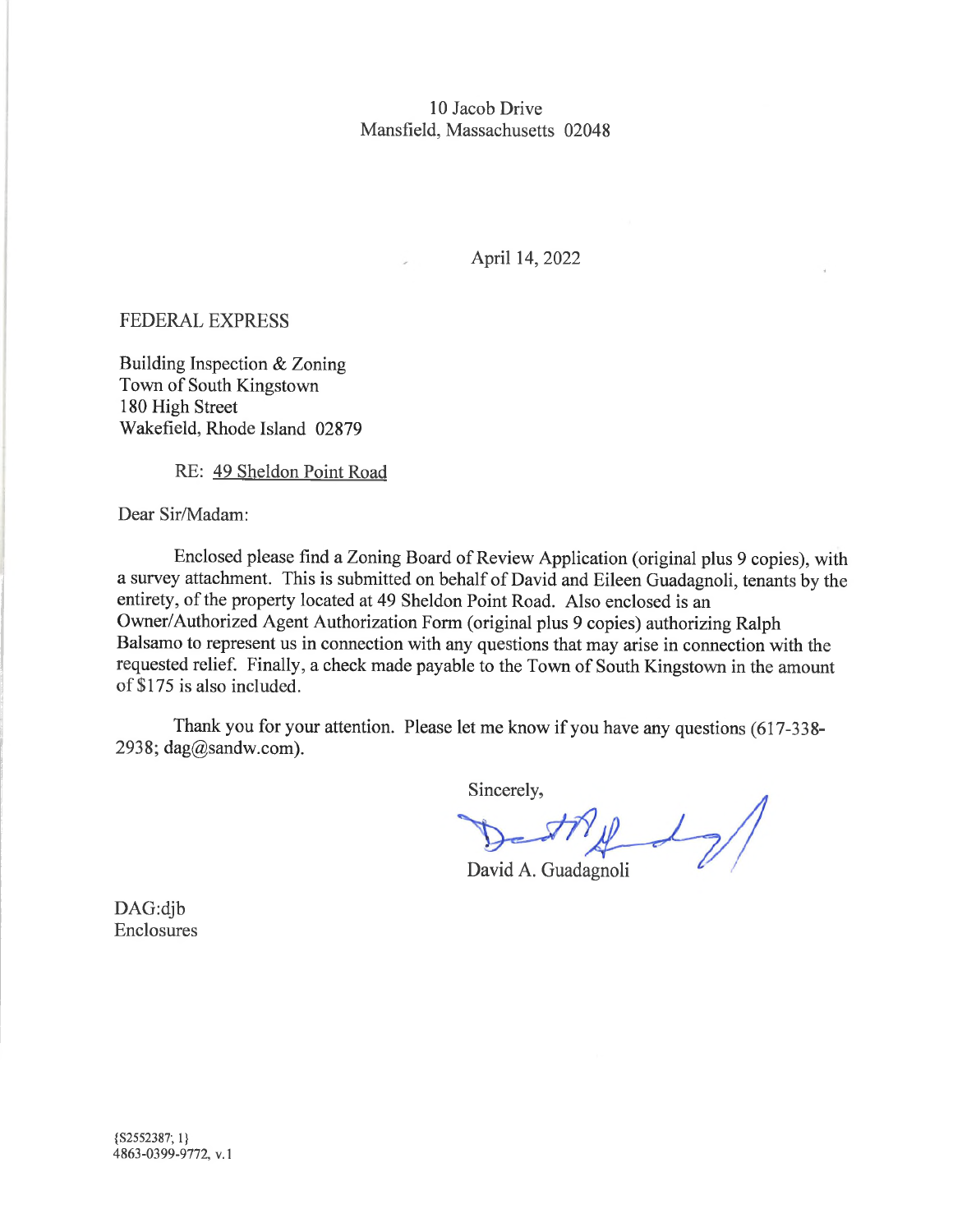

# TOWN OF SOUTH KINGSTOWN

# ZONING BOARD OF REVIEW APPLICATION

| 1. APPLICANT INFORMATION:                                                   |                              |                              |                                                                                                                            |
|-----------------------------------------------------------------------------|------------------------------|------------------------------|----------------------------------------------------------------------------------------------------------------------------|
|                                                                             |                              |                              | Applicant Name: David A Guadagnoli<br>Applicant Name: <u>Carl Alexander Contact of Primary Contact if Organization:</u>    |
| 49 Sheldon Point Road, South Kingstown, RI<br>Applicant Address: ______ ___ |                              |                              |                                                                                                                            |
|                                                                             |                              |                              | Applicant Phone: 617-338-2938 Applicant Email: dag@sandw.com                                                               |
| 2. OWNER INFORMATION:                                                       |                              |                              |                                                                                                                            |
|                                                                             |                              |                              | Owner Name: David A and Eileen T Guadagnoli, Tenant: Owner Phone: 617-338-2938                                             |
| Owner Address: 10 Jacob Drive, Mansfield, MA 02048                          |                              |                              |                                                                                                                            |
|                                                                             |                              |                              |                                                                                                                            |
| 3. PROJECT INFORMATION:                                                     |                              |                              | Physical Address: 49 Sheldon Point Road Assessor's Plat: 37-2 Assessors' Lot: 135 Zoning District: R80                     |
|                                                                             |                              |                              |                                                                                                                            |
|                                                                             |                              |                              | Required Zoning Setbacks: Front yard 25 Rear Yard 30 Side Yard Right 20 Side Yard Left 20 Corner Side Yard                 |
| 4. APPLICATION FOR:                                                         |                              |                              |                                                                                                                            |
|                                                                             |                              |                              | Special Use Permit ______ Dimensional Variance ______ Use Variance _______ Dimensional Modification by Zoning Officer_____ |
| 5. LOT SPECIFICATIONS:                                                      |                              |                              |                                                                                                                            |
|                                                                             |                              |                              | Lot Frontage: $\frac{115}{\text{ft}}$ ft. Lot Depth: $\frac{130}{\text{ft}}$ ft. Lot Area: $\frac{10805}{\text{ft}}$ ft.   |
| 6. USE OF PREMISES:                                                         |                              |                              |                                                                                                                            |
| Present Use: $\frac{\text{SFD}}{2}$ # of families: $\frac{1}{2}$            |                              |                              | Proposed Use: SFD # of families: 1                                                                                         |
|                                                                             |                              |                              |                                                                                                                            |
| 7. EXISTING STRUCTURES:                                                     |                              |                              |                                                                                                                            |
| Number of Existing Buildings or Structures Present: 2 (Two) House & Dock    |                              |                              |                                                                                                                            |
|                                                                             |                              |                              |                                                                                                                            |
| <b>Distance from Property Lines of Existing Structures:</b>                 |                              |                              |                                                                                                                            |
|                                                                             |                              |                              | Structure1 Structure 2 Structure 3 Structure 4                                                                             |
| Front Yard:                                                                 | $f(t)$ for $f(t)$ for $f(t)$ |                              | and $\overline{f}$ ft; the contract of $\overline{f}$ ft.                                                                  |
| <b>Rear Yard:</b>                                                           | f(t)                         | ft;                          | ft<br>ft;                                                                                                                  |
| Side Yard Right:                                                            | $\overline{\phantom{a}}$ ft; | $\overline{\phantom{a}}$ ft; | ft;<br>_ft                                                                                                                 |
| Side Yard Left:                                                             | $\frac{1}{2}$ ft;            | $\overline{\phantom{a}}$ ft; | ________ ft:                                                                                                               |
| <b>Corner Side Yard:</b>                                                    | $\overline{\phantom{a}}$ ft; | $\overline{\phantom{a}}$ ft; | $\frac{1}{2}$ ft;<br>a ft                                                                                                  |
| 8. WATER AND SOLID WASTE                                                    |                              |                              |                                                                                                                            |
| Water: Town Water                                                           | X.                           | Well $\_\_$                  | Other __________                                                                                                           |
| Waste: Town Sewer                                                           |                              | Septic X                     |                                                                                                                            |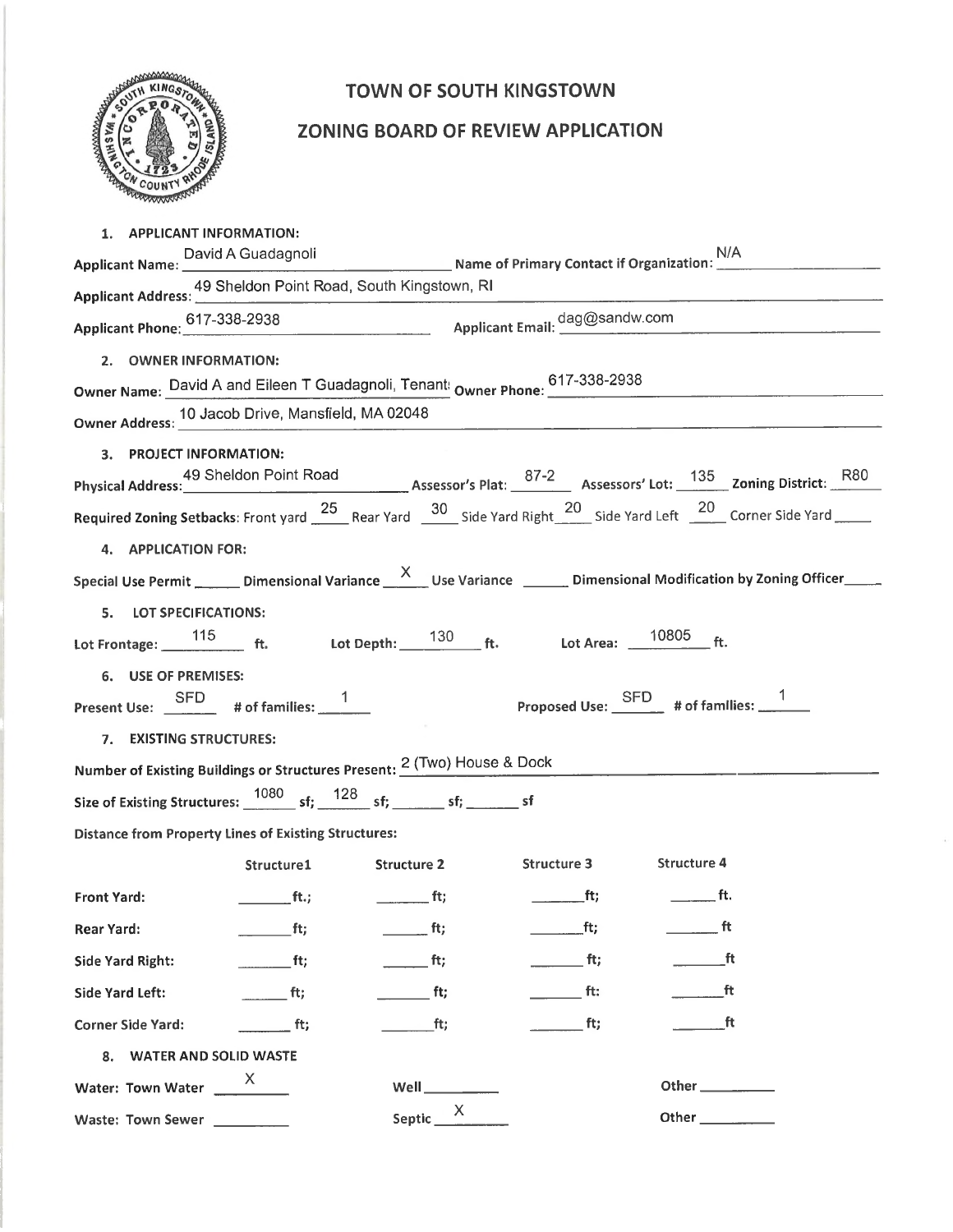9. SIZE OF PROPOSED BUILDINGS/ADDITIONS:

Total Square Feet: sf. Width: sf. Length: sf. Length: Height Above Grade: Fig. 1. Number of Stories: 10. IF DIMENSIONAL RELIEF IS SOUGHT INDCATE THE DISTANCE REQUESTED: Front Yard: Rear: Side Yard Right: Side Yard Left: Corner Side Yard: Height: 11. PROVISION OF THE ZONING ORDINANCE FROM WHICH RELIEF IS SOUGHT: Remove Existing Rotting Deck and Replace with New Deck, No change in Foot Print Section and Use (if known):,

12. DESCRIBE THE EXTENT OF PROPOSED ALTERATIONS, STATE REASONS WHY YOU ARE REQUESTING RELIEF:

ZONING BOARD OF REVIEW RULES OF PROCEDURE ITEM K: "Reports from expert witnesses should be submitted with the application or ten (10) days prior to the hearing to give the Zoning Board sufficient review time. If a report is submitted at the time of the hearing, the Chairman may rule on whether the Zoning Board will continue to another meeting to give the Zoning Board time to review the reports."

Preparation of this Application and all necessary documentation is the sole responsibility of the Applicant. Town Staff's help in preparations of any facet of this applications, including abutter's list is for assistance only. The staff cannot give the applicant advice on the merits of the application nor can they render legal opinions.

|                                  |                                              |         |                      | The undersigned declares that the information given <b>herein is a true statement to the best of</b> his/her knowledge and belief. |
|----------------------------------|----------------------------------------------|---------|----------------------|------------------------------------------------------------------------------------------------------------------------------------|
|                                  | Applicant Signature(s)                       |         |                      |                                                                                                                                    |
|                                  | Applicant(s) Printed Name_David A Guadagnoli |         |                      | Date: April 14, 2022                                                                                                               |
| Attorney / Other (If applicable) |                                              |         | Date:                |                                                                                                                                    |
|                                  |                                              |         | Office Use Only      |                                                                                                                                    |
| <b>Received By:</b>              | _Payment Amt.                                | Check # | Legal Notice Mailed: | Cert. Reciepts Received:                                                                                                           |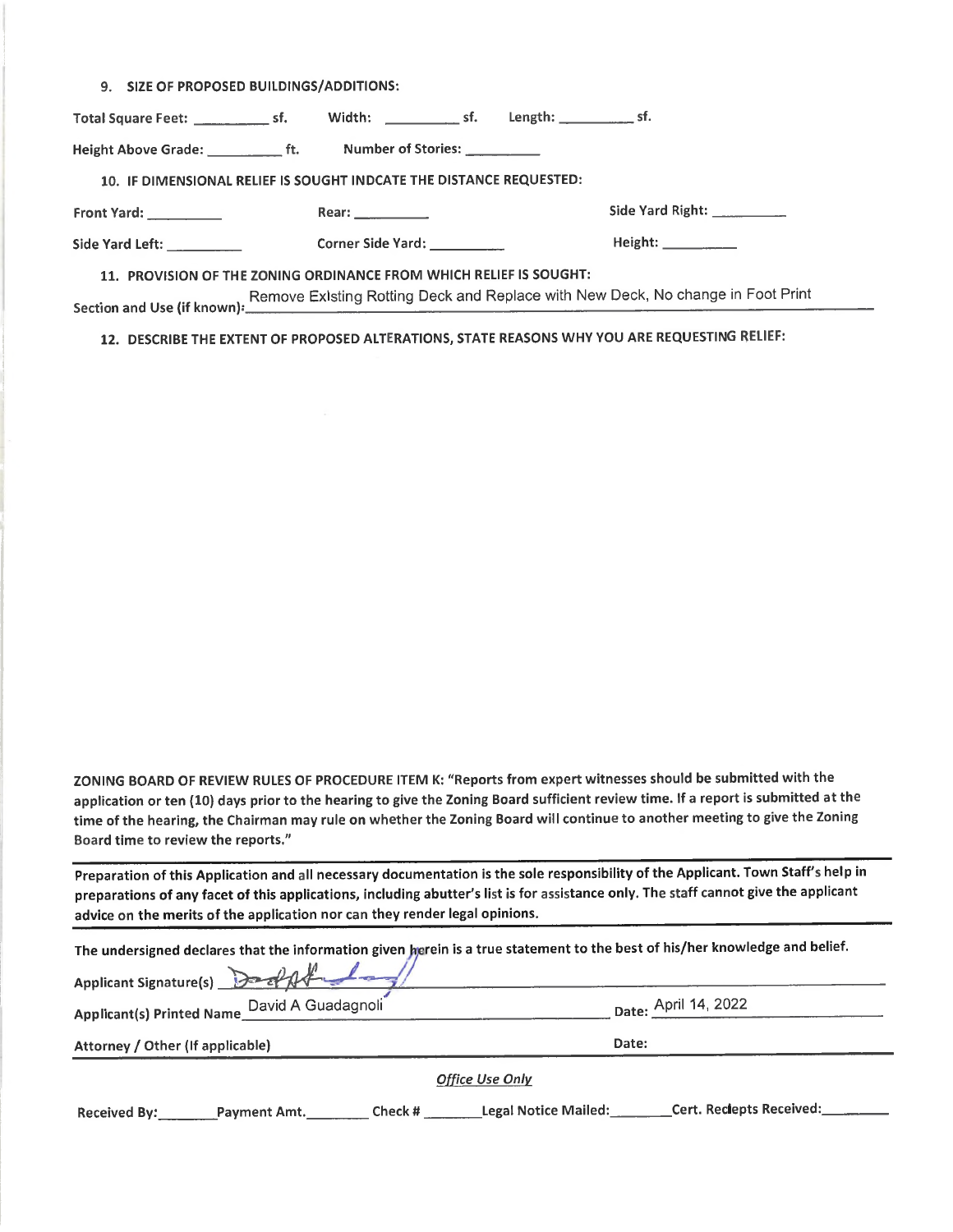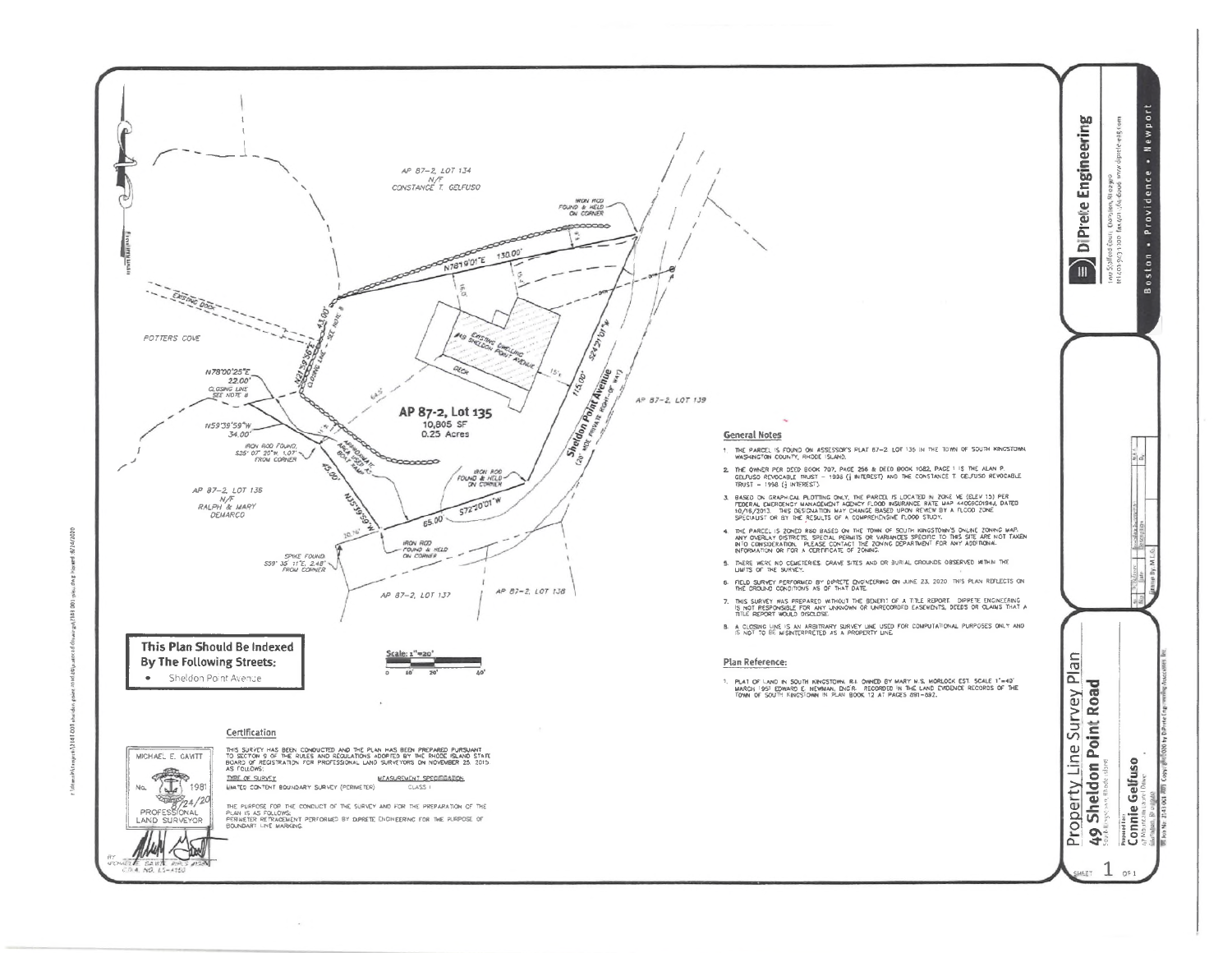### OWNER/AUTHORIZED AGENT AUTHORIZATION FORM **Submittal Date:**

*The Owner/AuthorizedAgentAuthorization Form must be completed infull and returned to the Office ofthe Building* and *Zoning Official for the Town of South Kingstown along with the <i>Zoning Board of Review Application*. *Failure to submit this form will delay your application being processed.*

I, David A and Eileen T Guadagnoli, Tenants by the hereby certify that I am the owner / authorized agent of the<br>International control of the control of the control of the control of the control of the control of the contro *j* as shown on the Town of South Kingstown Tax 87-2 <sup>135</sup> property designated as Plat ,Lot Assessor Maps. I further certify that I am the owner / authorized agent of the developmental rights for this property.

**I** myself I hereby authorize and am in agreement with the application signed by  $\frac{m}{2}$ 

(applicant), for the requested relief or use of the subject property. Said application is to be submitted to the Office

ofthe Building and Zoning Official ofthe Town of South Kingstown for review and decision by the Zoning Board of

| Of the building and Zoning Onticial of the Town of Journ Kingstown for Teview and decision                   |
|--------------------------------------------------------------------------------------------------------------|
| Review. Effurther authorse Ralph Bolosopo to represent me / myspora at any heaving                           |
| Witness its name this $\frac{14th}{ }$ day of April<br>2022                                                  |
| By: DatAfed                                                                                                  |
| Signature of Owner/Authorized Agent                                                                          |
|                                                                                                              |
| COMMONWEALTH OF MASSACHUSETTS<br><b>STATE OF RHODE ISLAMD</b>                                                |
| County of Suffolk                                                                                            |
|                                                                                                              |
| In Boston, Massachusetts on the 14th day of April 2022 before me                                             |
| personally appeared _____David_A. Guadagnoli__________________(name) to me known and known by me to the      |
| party executing the foregoing instrument and acknowledged said instrument, by him/her executed to be his/her |
| (individual, corporation, trustee, partnership, non-profit, etc.)                                            |
| Notary Public: Susan Re                                                                                      |
| My Commission Expires:                                                                                       |
| SUSAN BETRO                                                                                                  |

Notary Public

**Town of South Kingstown Zoning Board of Review**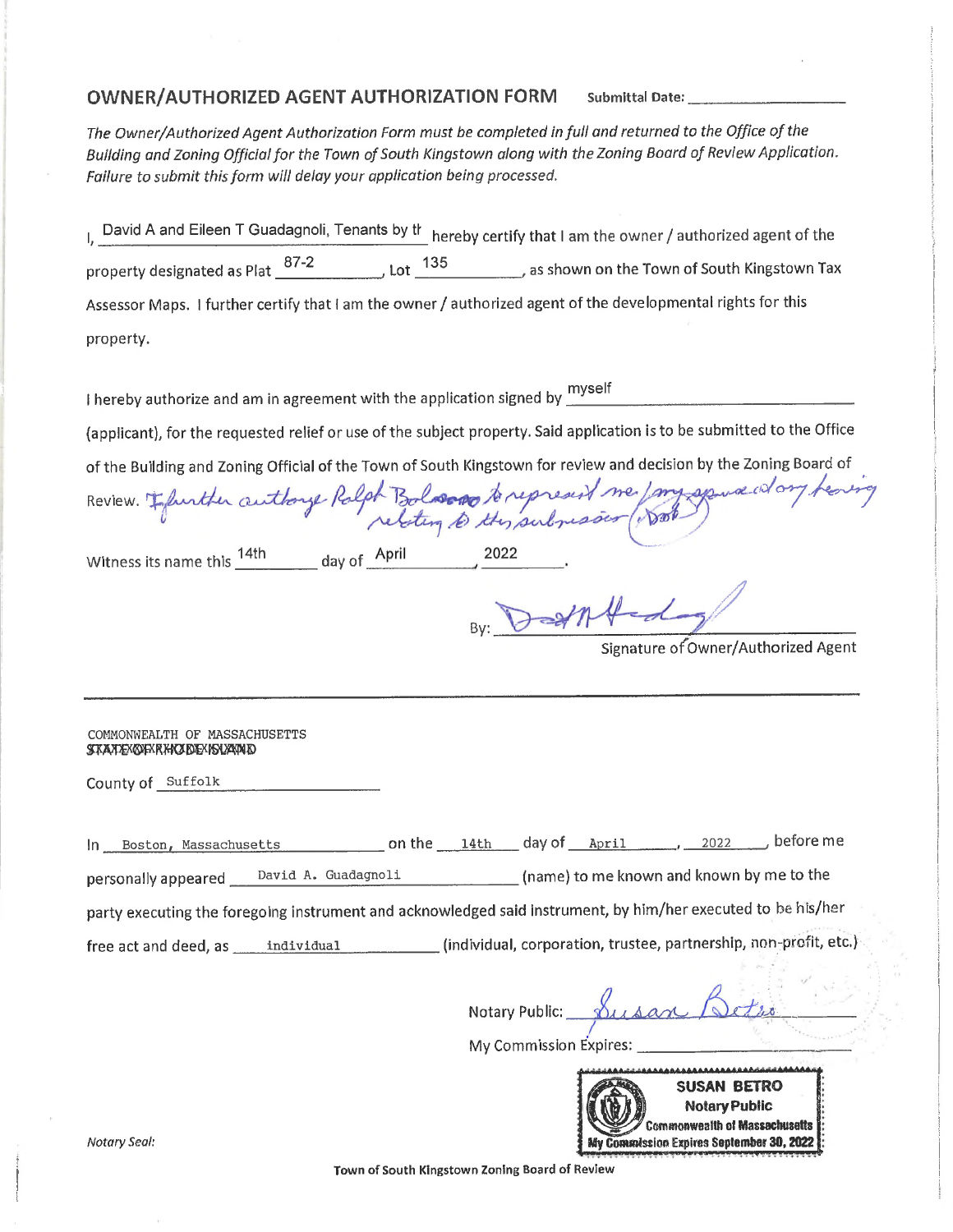|           | REM MBLU MAP REM MBLU BLOCK LOCATION |                                             | SLH OWN NAME                                                                          | SLH_CO_OWN_NAME                                                                               | SLH OWN ADDR        | ZS <sub>3</sub>                                    | SLH OWN ADDR 2 |
|-----------|--------------------------------------|---------------------------------------------|---------------------------------------------------------------------------------------|-----------------------------------------------------------------------------------------------|---------------------|----------------------------------------------------|----------------|
| $87 - 2$  |                                      | 140 40 BRIGGS ROAD                          | JMRM HOLDINGS LLC                                                                     | luulla 1                                                                                      | 7901 INNISBROOK C   | PROSPECT, KY 40059                                 | <b>Tull</b>    |
| $87 - 2$  |                                      | 133 76 BRIGGS ROAD                          | PERREAULT, DAVID A & JUDITH M                                                         | llun                                                                                          | <b>TS HTUOS 488</b> | NEEDHAM, MA 02492-2763                             | llu1           |
| $87 - 2$  |                                      | 134 56 BRIGGS ROAD                          |                                                                                       | GELFUSO, ALAN PEL DONNING EST & THE LE TRONSTANCE T THOSTEE EST & CELFUSTEE EST & THOSTEE EST |                     | CRANSTON, RI 02920                                 | <u>Inn</u>     |
| $87 - 28$ |                                      | <b>153 STEDMAN ROAD</b>                     | ATWELL, GARY E REV TRUST                                                              | <b>ETALS</b>                                                                                  | 1622 VERRAZZANO DR  | WILMINGTON, NC 28405                               | lull           |
| $87 - 2$  |                                      |                                             | 139 - 44 SHELDON POINT ROAD   NECKEN RIOHARD REVOO TRAT &   NECKES SUSAN B REVOO TRAT |                                                                                               | 36 GAY ST           | NEEDHAM, MA 02492                                  |                |
| $87 - 2$  | 135                                  | 49 SHELDON POINT ROAD GUADAGNOLL, DAVID A   |                                                                                       | GUADAGNOLI, EILEENT                                                                           | 10 JACOB DR         | MANSFIELD, MA 02048                                |                |
| $87 - 2$  |                                      |                                             | 136   65 SHELDON POINT ROAD   DEMARCO, RALPH & MARY (LL)                              | ET ALS                                                                                        | 65 SHELDON POINT RD | WAKEFIELD, RI 02879                                |                |
| $87 - 2$  |                                      |                                             | 138 52 SHELDON POINT ROAD RUSINIAK, CYNTHIA S ET AL                                   | BLINSTRUBAS, JENNIFER S                                                                       |                     | 9137 SOUTHERN GROVE CT NORTH CHARLESTOWN, SC 29406 |                |
| $87 - 2$  |                                      | 137 60 SHELDON POINT ROAD LAMENDOLA, CAROLE |                                                                                       | REV INTER TRUST AGREEMENT                                                                     | 31 ALVIN STREET     | WARWICK, RI 02886                                  | E              |